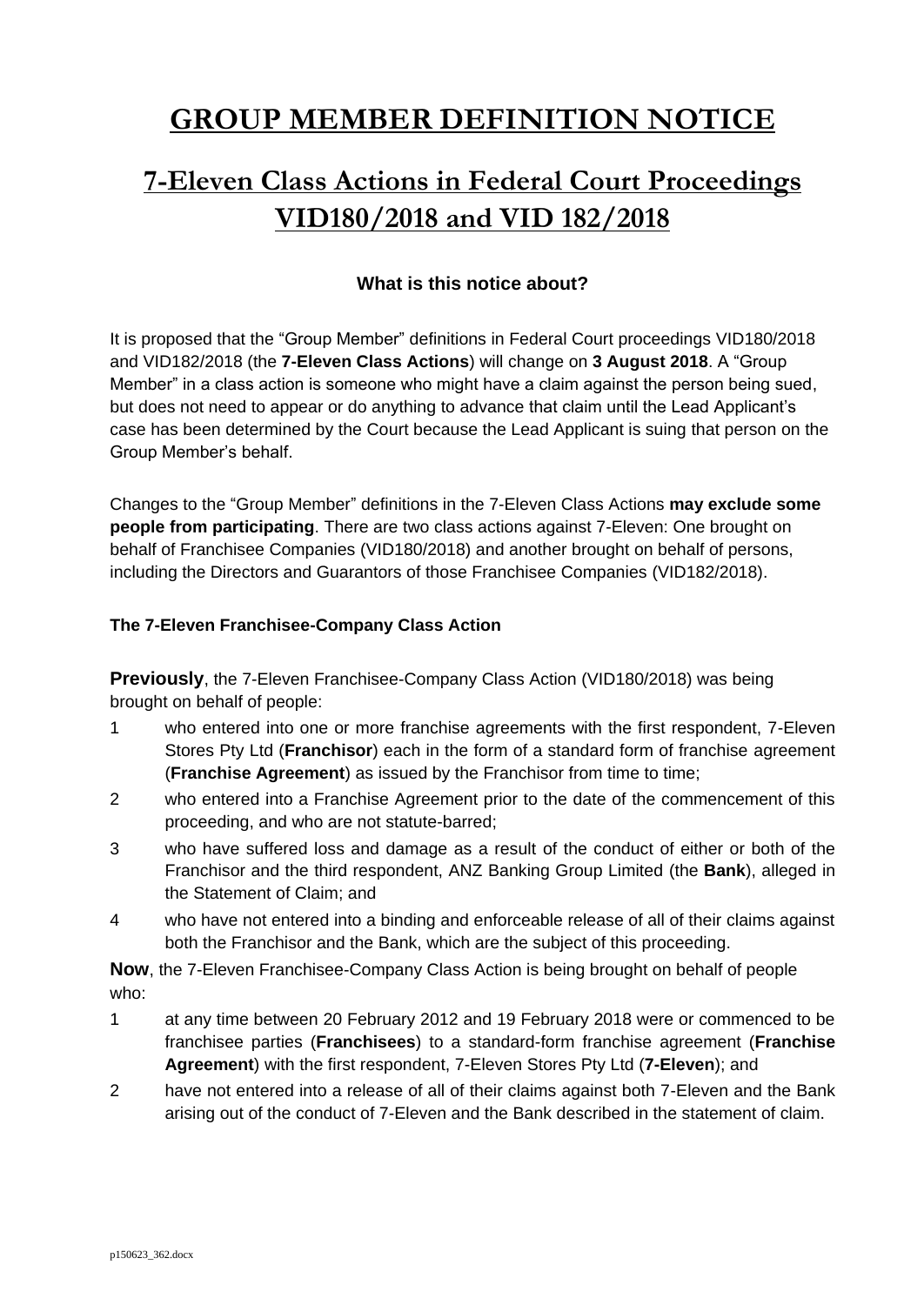### **7-Eleven Director and Guarantor Class Action**

**Previously**, the 7-Eleven Director and Guarantor Class Action (VID182/2018) was being brought on behalf of people who:

- 1 provided indemnities, guarantees, mortgages or other securities in relation to the Franchise Agreements or Bank Loan Contracts entered into by a Franchisee;
- 2 have not entered into a binding and enforceable release of all their personal claims against the Franchisor and the Bank which are the subject of this proceeding.

**Now**, the 7-Eleven Director and Guarantor Class Action is being brought on behalf of people who:

- 1 (**Nominated Directors**) who were or commenced to be the nominated directors identified in a standard-form franchise agreement (**Franchise Agreement**) with the first respondent, 7-Eleven Stores Pty Ltd (**7-Eleven**) at any time between 20 February 2012 and 19 February 2018 (**Relevant Period**); or
- 2 (**Guarantors**) who provided indemnities, guarantees, mortgages or other securities (**Guarantees**) in respect of a Franchisee's obligations under a Franchise Agreement or Bank Loan Contract entered into by a Franchisee during the Relevant Period, and who have suffered loss and damage as a result of the conduct of either or both of 7- Eleven or the Bank, alleged in the Statement of Claim.

## **How might this affect me?**

The new Group Member definition for the 7-Eleven Franchisee-Company Class Action (VID180/2018) will **exclude you from that particular proceeding** if:

- 1 You **were not** a Franchisee between 20 February 2012 and 19 February 2018; or
- 2 You **have** entered into a release of all of your claims against both 7-Eleven and the Bank described in the amended statement of claim.

The new Group Member definition for the 7-Eleven Director and Guarantor Class Action (VID182/2018) will **exclude you from that particular proceeding** if:

- 1 You:
	- (a) **were not** a nominated director identified in a Franchise Agreement with 7-Eleven at any time between 20 February 2012 and 19 February 2018; and
	- (b) **did not** provided indemnities, guarantees, mortgages or other securities in relation to the Franchise Agreements or Bank Loan Contracts between 20 February 2012 and 19 February 2018;

or;

2 You have not suffered loss and damage as a result of the conduct of either or both of 7- Eleven or the Bank, alleged in the Statement of Claim.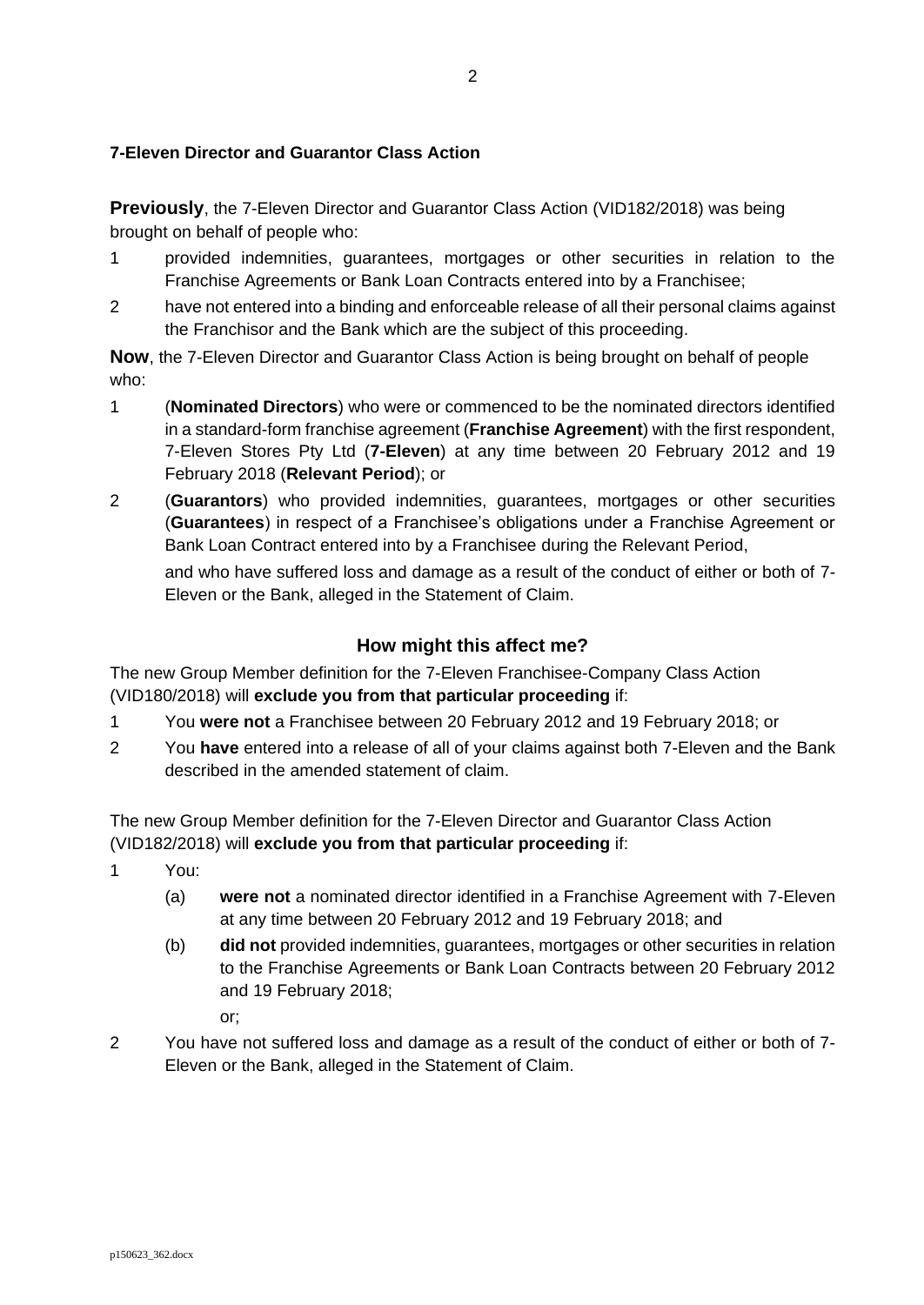#### **If this affects me, what can I do?**

**Seek legal advice as soon as you can**. You may wish to bring your own individual claim against 7-Eleven or the Bank or object to being excluded from the Group Member definition by completing the Objection Form attached to this notice and sending it to the:

#### **Federal Court of Australia:**

**Email:** [vicreg@fedcourt.gov.au;](mailto:vicreg@fedcourt.gov.au) or **Post:** The Registry, Federal Court of Australia, 305 William St, Melbourne VIC 3000.

If you wish to object to either of the changed Group Member definitions, **you must do so** by completing and sending the Objection Form as set out below so that it is received **on or before 31 July 2018** or by appearing at the case management hearing **on 3 August 2018** at the Federal Court of Australia, 305 William Street Melbourne VIC 3000. You should seek your own legal advice, if you are unclear about anything contained in this notice.